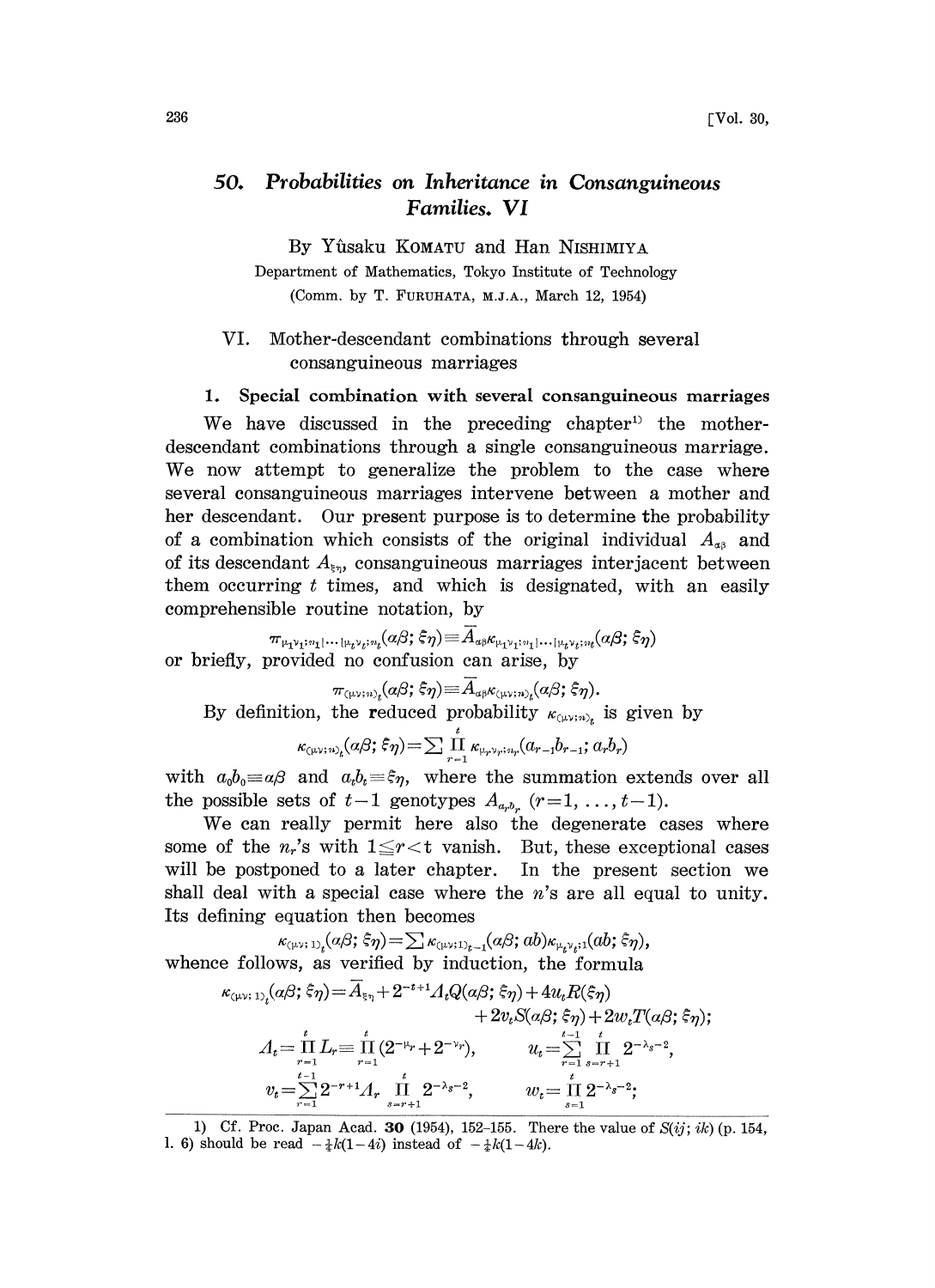## No. 3] Probabilities on Inheritance in Consanguineous Families. VI 237

the last formula remains true even for  $t=1$  provided an empty sum is understood, as usual, to be equal to zero.

2. Generic combinations with several consanguineous marriages We now consider the generic case, i.e. the probability  $\kappa_{\text{curv},\text{av}}$ . with  $n_r > 1$  ( $r=1, \ldots, t$ ). Its defining equation becomes

 $\kappa_{\mu\nu;\,n_{\mu}}(a\beta;\xi\eta) = \sum \kappa_{\mu\nu;\,n_{\lambda-1}}(a\beta;ab)\kappa_{\mu_{\lambda}\nu_{\lambda};\,n_{\mu}}(ab;\xi\eta)$ and leads to the desired formula

> $\kappa_{\text{\tiny (}\mu \text{\tiny V$)}:\text{\tiny $n$}\text{\tiny $y$}}(\alpha \beta;\hat{\epsilon} \text{\tiny $\eta$}) \!=\! \overline{A}_{\text{\tiny $\xi$}\text{\tiny $\eta$}} \!+\! 2^{-N_t+1} A_t Q(\alpha \beta;\hat{\epsilon} \text{\tiny $\eta$}),$  $N_t = \sum_{r=1}^{t} n_r,$

which remains valid even when  $t=1$ . We remark here especially that the present formula remains valid regardless of the values of the  $n_r$ 's with  $1 \leq r < t$  provided merely  $n_t > 1$ .

We next consider more generally <sup>a</sup> probability of the form

with 
$$
n_r \geq 1
$$
 for  $1 \leq r < t$  and  $n_t > 1$ . It is defined by an equation  
\n
$$
\kappa_{\langle \mu \nu; n \rangle_t | \langle \mu' \nu'; 1 \rangle_t}(\alpha \beta; \xi \eta) = \kappa_{\mu_1 \nu_1; n_1 | \dots | \mu_t \nu_t; n_t | \mu_1' \nu_1' \dots | \mu'_{t'} \nu'_{t'}; 1}(\alpha \beta; \xi \eta)
$$
\nwith  $n_r \geq 1$  for  $1 \leq r < t$  and  $n_t > 1$ . It is defined by an equation  
\n
$$
\kappa_{\langle \mu \nu; n \rangle_t | \langle \mu' \nu'; 1 \rangle_t}(\alpha \beta; \xi \eta) = \sum_{\kappa_{\langle \mu \nu; n \rangle_t}(\alpha \beta; \alpha b) \kappa_{\langle \mu' \nu'; 1 \rangle_t}(\alpha b; \xi \eta).
$$

We obtain the formula

$$
\begin{aligned} \kappa_{\langle\mu\nu;\,n\rangle_t|\langle\mu'\nu';1\rangle_{t'}}(a\beta;\,\hat{\varepsilon}\eta) &= \overline{A}_{\varepsilon\eta} + 2^{-N_t - t'+1} A_t A_{t'}' Q(a\beta;\,\hat{\varepsilon}\eta) \\ &+ 4(u_{t'}' + w_{t'}') R(\hat{\varepsilon}\eta) + 2^{-N_t + 1} A_t (v_{t'}' + 2w_{t'}') S(a\beta;\,\hat{\varepsilon}\eta), \end{aligned}
$$

where we put

$$
+4(u'_{\nu'}+w'_{\nu'})R(\xi\eta)+2^{-N_t+1}A_t(v'_{\nu'}+2w'_{\nu'})S
$$
put  

$$
A'_{\nu'}=\prod_{r=1}^{\nu'}(2^{-\mu'r}+2^{-\nu'r}), \qquad \qquad u'_{\nu'}=\sum_{r=1}^{\nu'-1}\prod_{s=r+1}^{\nu'}2^{-\lambda's-2},
$$

$$
v'_{\nu'}=\sum_{r=1}^{\nu'-1}2^{-r+1}A'_{r}\prod_{s=r+1}^{\nu'}2^{-\lambda's-2}, \qquad w'_{\nu'}=\prod_{s=1}^{\nu'}2^{-\lambda's-2}.
$$

It should be noted that the last formula for  $\kappa_{(\mu\nu;\nu;\mu)}\epsilon^{(-1)}$  loses its effect for  $t=0$  as well as for  $t'=0$ .

## 3. General mother.descendant combinations through several consanguineous marriages

In the present section we shall deal with the probability  $\kappa_{l(\mu\nu;\;n)}$ . It is given by a recurrence equation  $\kappa_{\ell^1(\mu\nu;\,n)}(a\beta;\tilde{\epsilon}\eta) = \sum \kappa_{\ell}(a\beta;ab)\kappa_{(\mu\nu;\,n)}(ab;\tilde{\epsilon}\eta).$ 

$$
\mathcal{L}_{\mathcal{U}(\mu\mathcal{V};\,n\mathcal{U})}(\alpha\beta;\,\varepsilon\eta) = \sum \kappa_i(\alpha\beta;\,ab)\kappa_{(\mu\mathcal{V};\,n\mathcal{U})}(\alpha b;\,\varepsilon\eta).
$$

By retaining the notations introduced in the preceding sections, we first get

$$
\kappa_{\ell(\text{cav}; 1)_t}(a\beta; \xi\eta) = \overline{A}_{\xi\eta} + 2^{-t-t+1}A_tQ(a\beta; \xi\eta) + 4(u_t+w_t)R(\xi\eta) + 2^{-t+1}(v_t+2w_t)S(a\beta; \xi\eta).
$$

In any case with  $n<sub>t</sub> > 1$ , we get briefly

$$
\kappa_{l(\mathfrak{l}_t\mathfrak{w};\,n)_t}(a\beta;\,\xi\eta)\!=\!\overline{A}_{\xi\eta}+2^{-t-N_t+1}A_tQ(a\beta;\,\xi\eta).
$$

Finally, in case corresponding to the last one of the preceding section, i.e. in case  $n<sub>i</sub> > 1$ , we get

$$
\kappa_{l(\mu\nu;\,n)}_{t}(\mu'\nu';\,1)}_{t'}(a\beta;\,\xi\eta) = \overline{A}_{\xi\eta} + 2^{-l-N_t-t'+1}A_tA'_{t'}Q(a\beta;\,\xi\eta) + 4(u'_{t'}+w'_{t'})R(\xi\eta) + 2^{-l-N_t+1}A_t(v'_{t'}+2w'_{t'})S(a\beta;\,\xi\eta).
$$

4. Distribution of genotypes after consanguineous marriages The present section is devoted to illustrate a very notable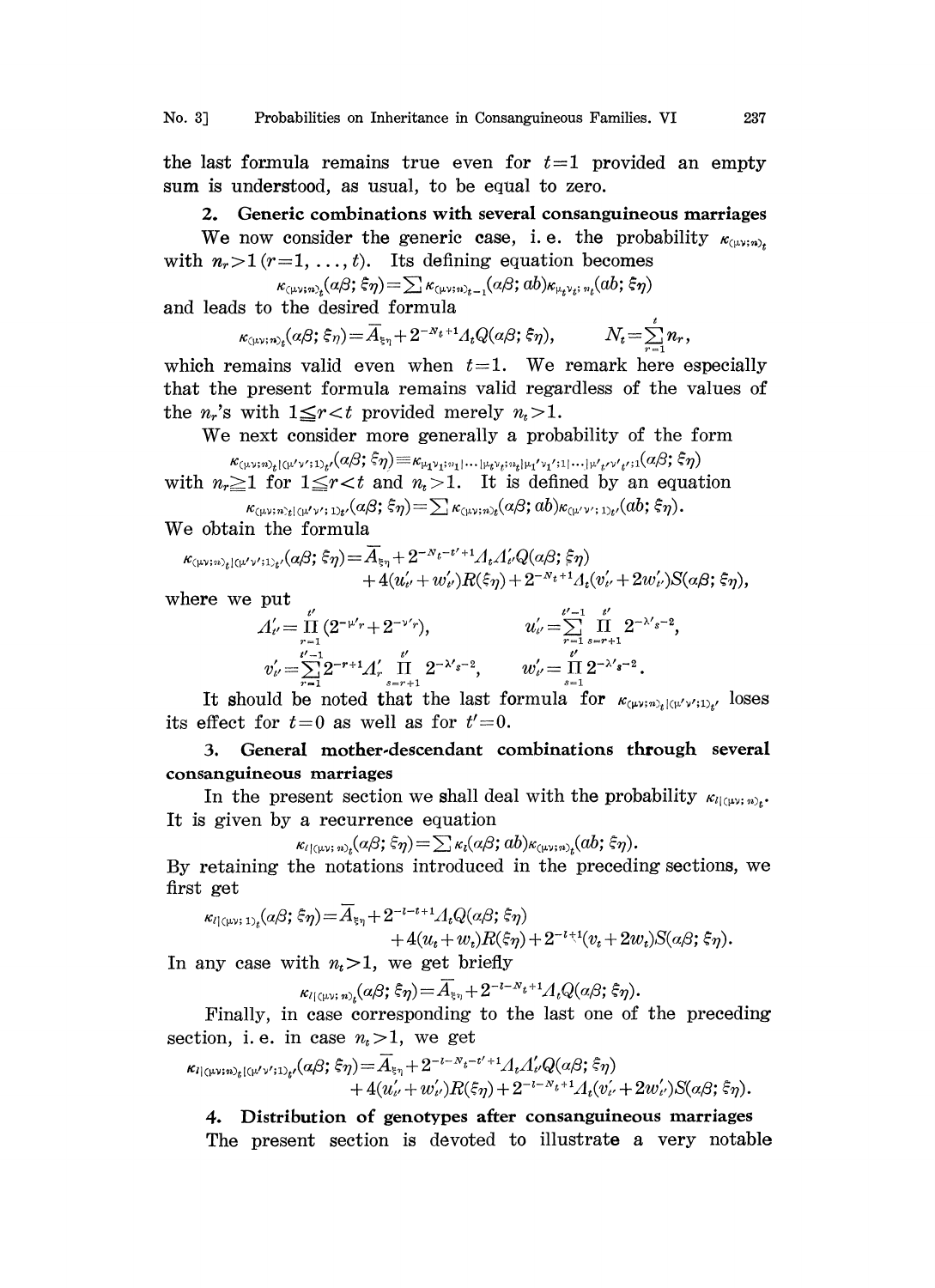phenomenon concerning the distribution of genotypes in a generation after consanguineous marriages. Up to now we have dealt with several mother-descendant combinations  $(A_{\alpha\beta}; A_{\xi\gamma})$ ..., of which the probabilities are designated by  $\pi \dots (\alpha \beta; \xi \eta) = \overline{A}_{\alpha \beta} \kappa \dots (\alpha \beta; \xi \eta)$ , respectively. For each combination, if we eliminate mother's type by summing up over whole possible range, then we obtain the probability of descendant  $A_{\xi_{\eta}}$  alone, i.e. the relative frequency of genotype  $A_{\xi_{\eta}}$  in the generation of descendant, which will be designated by

$$
\overline{A}\ldots(\xi\eta) = \sum \pi \ldots (ab; \xi\eta) \equiv \sum \overline{A}_{ab} \kappa \ldots (ab; \xi\eta).
$$

In ease of a simple mother-descendant combination, with probability  $\kappa_n$ , without intervention of any consanguineous marriage, it is given by

$$
\overline{A}_n(\hat{\varepsilon}\eta) \!=\! \sum \pi_n(ab;\hat{\varepsilon}\eta) \!=\! \overline{A}_{\scriptscriptstyle\bar{\varepsilon}\eta} \, .
$$

The last relation shows that the distribution of  $A_{\xi_{\eta}}$  in the generation of descendant then coincides just with one in the original generation.

We next consider the mother-descendant combination denoted by  $(A_{\alpha\beta}; A_{\xi\gamma})_{(\mu\nu;\,1)}$ . The distribution in the generation of descendant is then given by

$$
\overline{A}_{\text{GUT},1}\left(\xi\eta\right) = \overline{A}_{\xi\eta} + 4(u_t + w_t)R(\xi\eta),
$$

where

$$
u_{t} + w_{t} = \sum_{r=0}^{t-1} \prod_{s=r+1}^{t} 2^{-\lambda_{s}-2}, \qquad \lambda_{s} = \mu_{s} + \nu_{s} - 1;
$$
  

$$
R(ii) = \frac{1}{2}i(1-i), \qquad R(ij) = -ij \qquad (i \neq j).
$$

In case of mother-descendant combination  $(A_{\alpha\beta}; A_{\epsilon\gamma})_{(\mu\nu;\gamma)}$ , with  $n_{i}$  > 1, we get

$$
\overline{A}_{\scriptscriptstyle ( \mu\nu; n)_{\scriptscriptstyle \ell}} (\varepsilon_\eta) {=} \overline{A}_{\scriptscriptstyle \xi \eta}.
$$

In quite a similar manner, we obtain

$$
\overline{A}_{\langle\mu\nu;\;n\rangle_{t}|\langle\mu'\nu';1\rangle_{t'}}(\xi\eta) = \overline{A}_{\xi\eta} + 4(u'_{\nu'}+w'_{\nu'})R(\xi\eta),
$$

and furthermore

$$
\overline{A}_{l|_{\langle \mu\nu;\,:\,\nu\rangle_t}}(\xi\eta) = \overline{A}_{\xi\eta} + 4(u_t+w_t)R(\xi\eta),
$$
\n
$$
\overline{A}_{l|_{\langle \mu\nu;\,:\nu\rangle_t}}(\xi\eta) = \overline{A}_{\xi\eta} \qquad \text{for } n_t > 1,
$$
\n
$$
\overline{A}_{l|_{\langle \mu\nu;\,:\nu\rangle_t}(\psi'\vee;\,\nu\rangle_t}(\xi\eta) = \overline{A}_{\xi\eta} + 4(u'_{\iota'}+w'_{\iota'})R(\xi\eta),
$$

where

$$
u'_{\nu'}+w'_{\nu'}=\sum_{r=0}^{\nu'-1}\prod_{s=r+1}^{\iota'}2^{-\lambda'}s^{-2},\qquad \ \lambda'_s=\mu'_s+\nu'_s-1.
$$

We can thus assert the following proposition: The distribution of genotypes deviates in a generation immediate after any consanguineous marriage, while the deviation disappears in a generation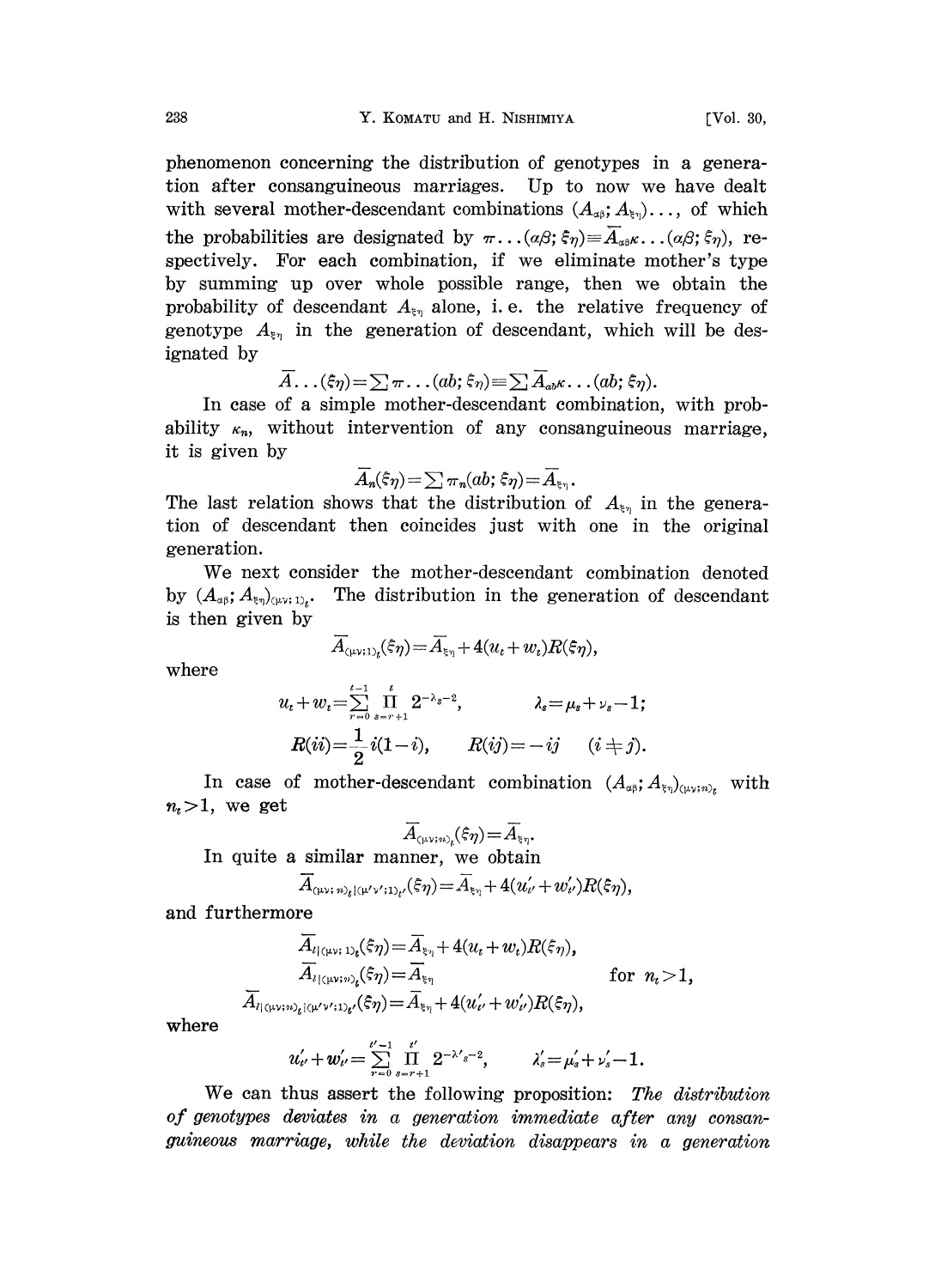distant after the last consanguineous narriage, The deviation of genotype  $A_{\xi\eta}$  in the former case amounts to  $R(\xi\eta)$  multiplied by a definite positive factor depending only on the generation-numbers which antecede the last marriage and refer to last successive collateral separations occurring immediately after consanguineous marriages. Consequently, the frequency of  $A_{\xi_{\eta}}$  in the generation of descendant increases or decreases according to whether it is homozygous or heterozygous.

Thus, we are led to a conjecture concerning practical observations. Suppose, in fact, there exists a population which is isolated hereditarily from its neighboring populations and in which consanguineous marriages take place to a considerable extent. For instance, one may imagine a population living on an isolated island which lacks facilities of communication. If one will observe frequencies of an inherited character in the population, it will then be found out that the frequencies of homozygous and heterozygous types are more than and less than those expected from the supposition of an equilibrium state, respectively.

We have seen above that the deviation of distribution disappears in the second generation after a consanguineous marriage. This phenomenon resembles the stability of an equilibrium state of distribution based on the *buffer-effect* by random matings. However, these two phenomena are really distinct in nature. In fact, the disappearance of deviation is caused, in our present case, by random matings between a deviated population and an undeviated one. On the contrary, for disappearance of deviation in case of buffer-effect, the random matings are supposed to take place within the deviated population. It is however shown that the result of buffer-effect coincides also quite with the ordinary one. Consequently, although our discussions have been exclusively based on the random matings between a deviated population and an undeviated one, the results remain valid even when the random matings take place within the deviated population.

## 5. Asymptotic behaviors of the probabilities

The asymptotic behaviors of the probability  $\kappa_{\ell(\mu\nu;\,\nu_1,\nu_2,\nu_2}$  as each among  $l$ ,  $\mu_r$ ,  $\nu_r$  and  $n_r$  tends to infinity, can be readily deduced from its expression derived above, though the results which will be obtained are regarded as quite plausible. We obtain, in fact, the following limit equations:

 $\lim\ \kappa_{l\mid(\mu\nu;m)_t}(a\beta;\,\xi\eta)\!=\!\kappa_{l\mid(\mu\nu;m)_{z-2}|\mu_{z-1}\nu_{z-1} ;n_{z-1}+\nu_z+n_z|\langle \mu'\nu';n'\rangle_{t-z}}\!(a\beta;\,\xi\eta),$  $\lim_{\mu_s \to \infty}$ <br> $\lim_{\mu_s \to \infty}$